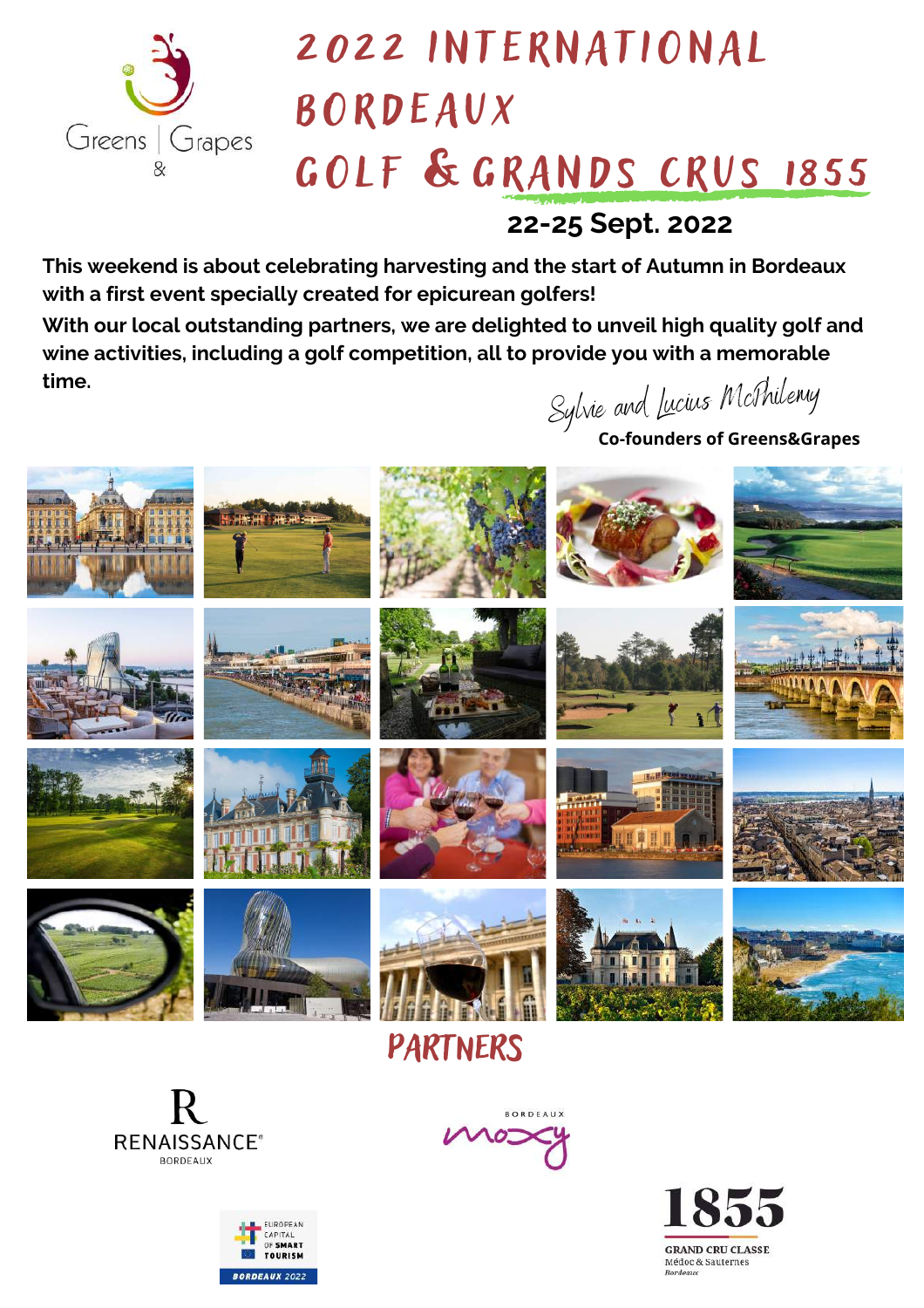

# 2022 INTERNATIONAL B O RDEAUX GOLF & GRANDS CRUS 1855

## **22-25 Sept. 2022**

## MAKE YOUR programme :3, 4 OR 5DAYS

**You can pick your arrival and departure date knowing that the golf and Grands Crus 1855 competition takes place on Friday 23rd of September in the afternoon. Different options are laid on specially for you: play 2 to 3 rounds of golf and discover 1 or 2 exceptional Grands Crus 1855 châteaux during a private wine tasting experience whilst grapes are in the process of harvesting.**

**This is the perfect stay for epicurean golfers but also for their non-golfing friends and family who love a chic and relaxing stay in the most famous wine region in the world and the cultural and foodie city of Bordeaux.**

### WEDNESDAY 21/09/2022 : ARRIVAL IN BORDEAUX



You arrive in Bordeaux and stay at one of the 2 Marriott group hotels: Hotel Renaissance 4\* or Moxy 3\*. These 2 new hotels are based in the Docks area of Bordeaux (Bassins à Flot) : a vibrant quarter near La Cité du Vin and along the quays of the Garonne river.

### THURSDAY 22/09/2022 : IMMERSIVE DAY IN MEDOC

In the morning we visit a Grand Cru 1855 château during harvesting. A vertical winetasting is organised specially for your visit, followed by a "harvesting" lunch. In the afternoon, you play 'Les Vignes' 18-hole golf course at Golf du Médoc.

You can choose the option of arriving on the day at your own time.

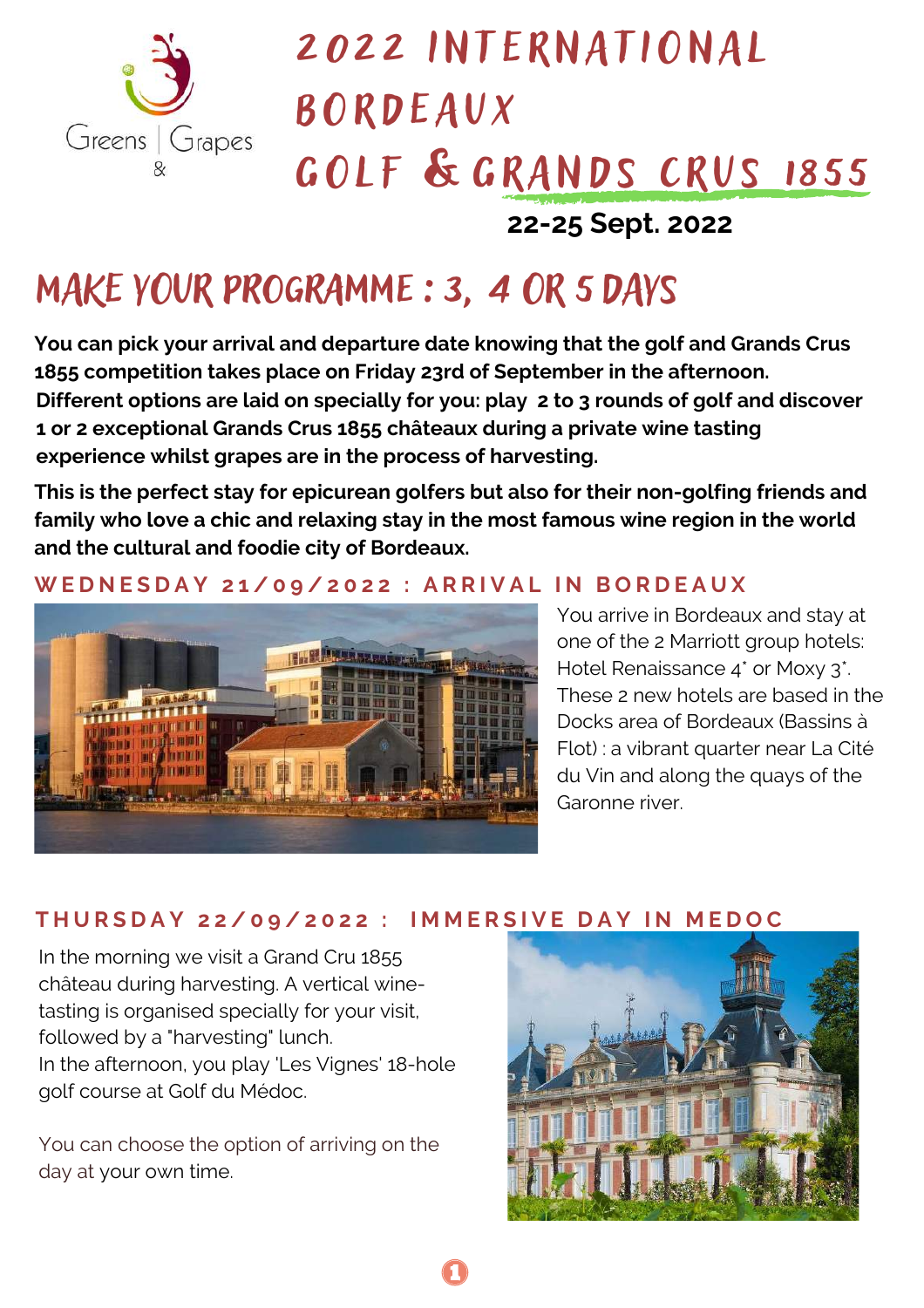

### FRIDAY 23/09/2022 : AMATEUR GOLF COMPETITION



Free time in the morning or arrival (2-day package) at the hotel.

Transfer to Golf du Médoc by bus at 11:00 for some practice before a light lunch.

At 2pm, a **shotgun competition** is organised on the championship course 'Les Châteaux', with each hole sponsored by outstanding châteaux including 12 Grands Crus 1855. At 6:30pm the group is transferred to one Grands Crus Châteaux in Medoc for an prize-giving gala dinner, paired with Grands Crus wines' tasting.

#### **PRIZES**



**Bottles of Grands Crus Wines, the new edition of the book of the Counsel of Grands Crus Wines 1855, a weekend in one of Marriott Golf resort in Europe for 2 and much more!**

#### **<u>leaux</u>** SATURDAY 24/09/2022 : GOLF, WINE OR VISIT BORDEAUX? **Option N°1 : Visit Bordeaux**

Time to discover Bordeaux and its historical centre. Your package includes an entry to La Cité du Vin located near your hotel, the largest interactive museum dedicated to wine and civilisation. A city pass provided.

#### **Option N°2 : Château Visit**

In the morning we visit a Grand Cru 1855 château in Sauternes during the harvesting. A vertical wine-tasting is organised specially for your visit, followed by a "harvesting" lunch.

### **Option N°3 : golf in Bordeaux**

For the avid golfers we've organised a round at Grand Saint-Emilionnais Golf Course, near Saint-Emilion.

**Option N°4 : early departure**

### SUNDAY 25/09/2022 : DEPARTURE

### EXTEND YOUR STAY IN THE BORDEAUX REGION

Ask us for a programme for an extended stay in the region of South-West France. Take a look at our other destinations combining outstanding golf, wine, gastronomy and culture within 2-hours of Bordeaux!



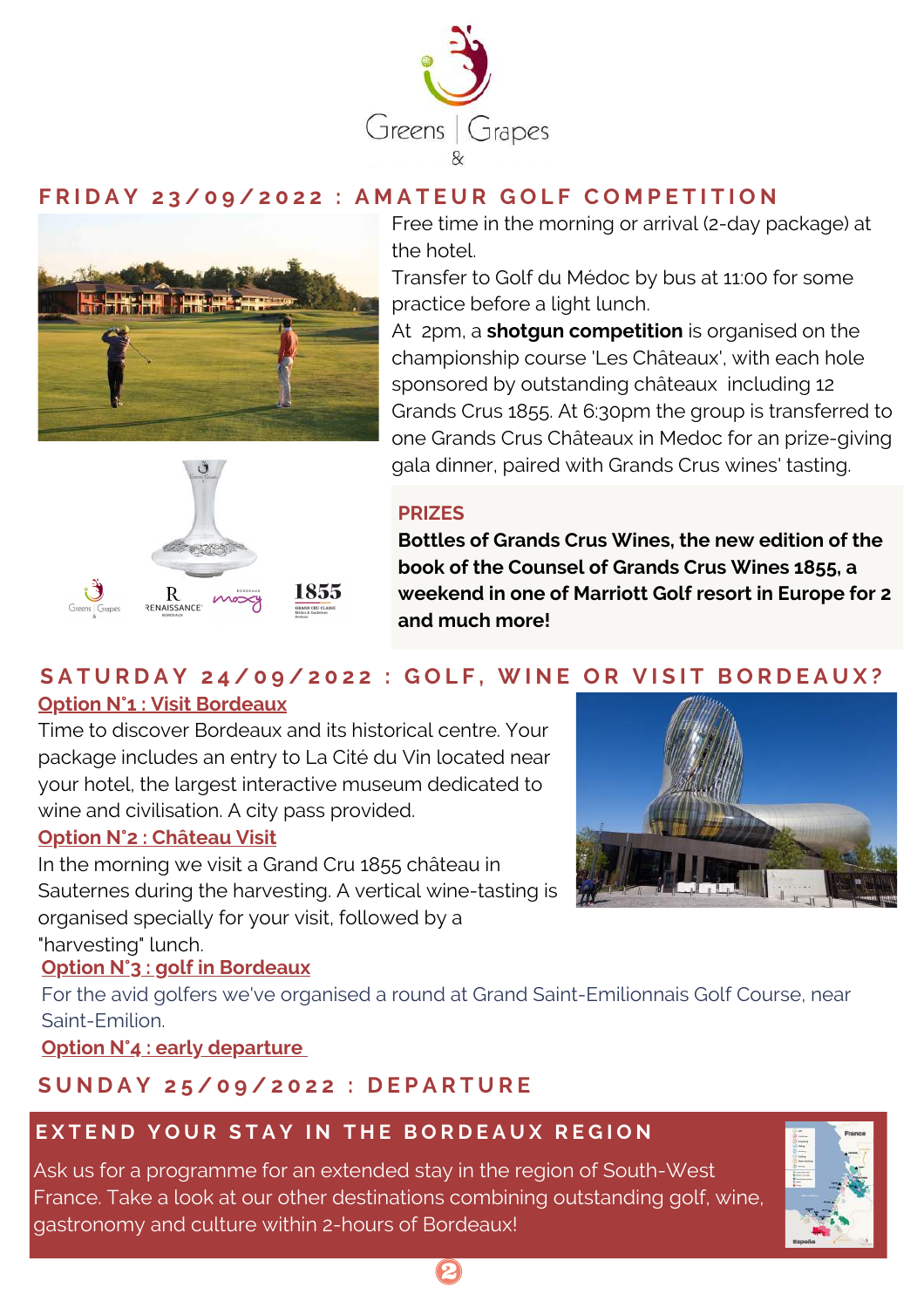

## **S I G [N](http://www.greensandgrapes.com/golf-booming-bordeaux/) A T U R E** GOLF COURSES

**Bordeaux region offers over 10 golf courses. We have selected the Golf du Médoc for the Golf and Grands Crus 1855 competition and its championship course Les Châteaux. 2 other signature courses are also available to play during your stay:**

**Golf du Médoc** is classed among the top 15 golf courses in continental Europe. As the third best golf course in France by the Rolex Guide, the Golf du Medoc offers 2 superbly designed 18 hole courses : Les Châteaux course and Les Vignes course.

**Les Vignes** course (par 71) designed by Rod Whitman (Canada) in 1991. This technical and varied course is set in a typically regional landscape where the beauty of the moors and the maritime pines. A tee-off is included on Thursday 22nd in the afternoon (see packages).

The golf competition takes place on **Les Châteaux** (par 71) designed in 1989 by Bill Coore (USA). It respects the Scottish links tradition with its wide fairway bordered by heather, gorse and broom. The fast greens, the influence of Atlantic winds and the technical difficulties of the layout make this [championship](http://www.greensandgrapes.com/golf-du-medoc/) course a constant challenge. The Lacoste Ladies Open is held here every year.



Tee-off is scheduled on Saturday morning as an option to play **Grand [Saint-Emilionnais](https://www.greensandgrapes.com/grand-saint-emilionnais-golf-2/) Golf Course**. A five-star golf course, designed by one of the best architects in the world, Tom Doak. This [exceptional](https://www.greensandgrapes.com/grand-saint-emilionnais-golf-2/) course unfolds in a valley fringed by centenary oak trees, framed by vineyards.

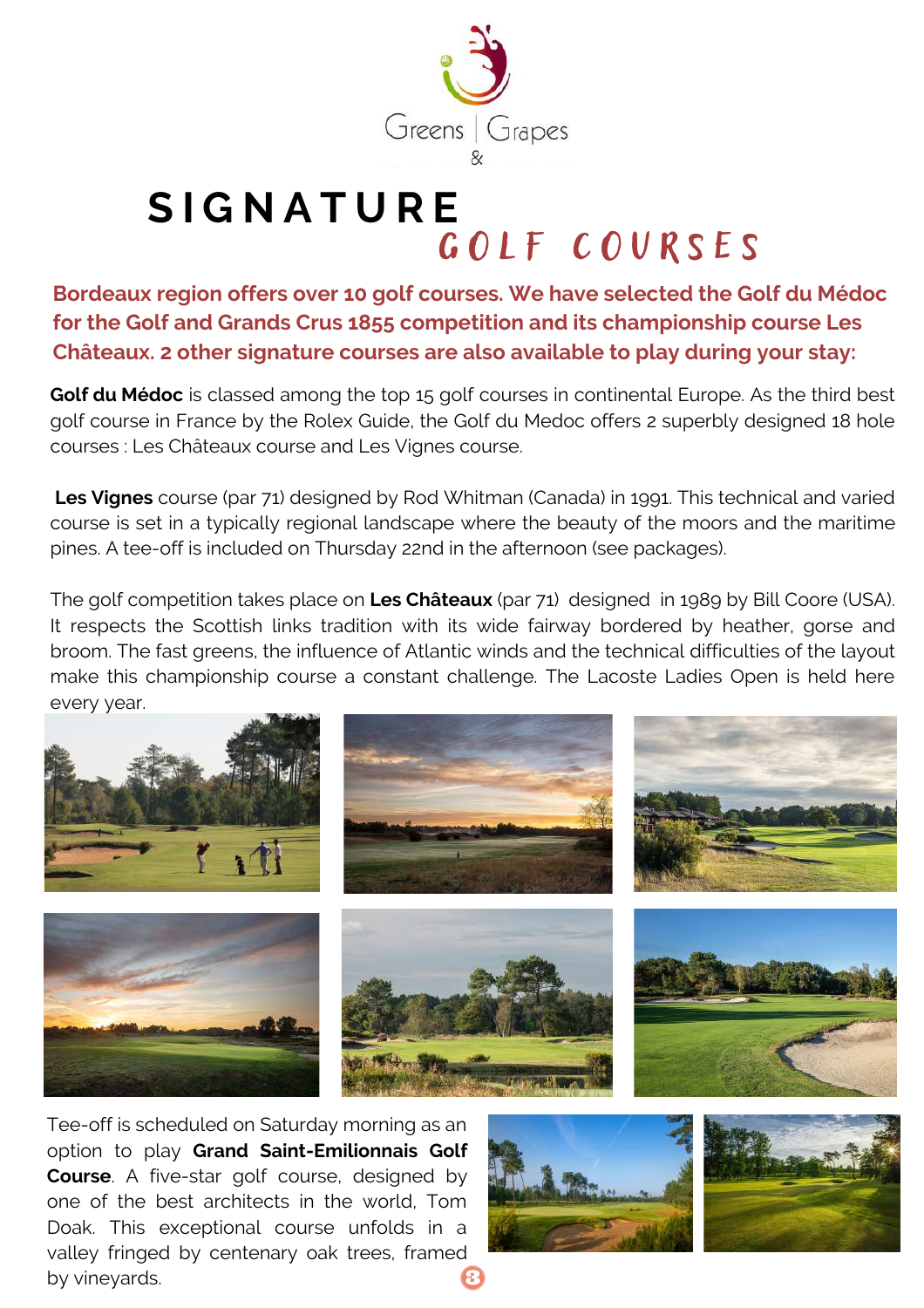

## **B O R D E A U X** A C C O M M O D A T I O N

**Greens and Grapes has partnered with Marriott Group and its 2 new hotels in Bordeaux opened since June 2021 and nested in the trendy 'Old Docks' of Bordeaux near La Cité du Vin:**

## **R E [N](https://www.marriott.com/en-us/hotels/bodbr-renaissance-bordeaux-hotel/overview/) A I S S A N C E H O T E L 4** \*

This brand-new hotel embraces an artistic immersion into the intriguing industrial and maritime neighbourhood. It has already become a landmark in Bordeaux.

**RENAISSANCE®** 

After exploring the most beautiful golf courses and vineyards, retreat to one of the stylish rooms with its oversized windows. Relax with a city-view swim at the indoor pool on one of the highest rooftops in Bordeaux. Stay up, contemplate the sunset while sipping a distinctive cocktail and treat yourself to an authentic italian cuisine at Gina, the panoramic bar and restaurant. Make your hotel stay in the Capital of Wine, one-of-a-kind.









## **[M](https://www.marriott.com/en-us/hotels/bodox-moxy-bordeaux/photos/) O X Y H O T E L 3 \***

This is the experience of Bordeaux in a playful and alternative way. Moxy Bordeaux is the spot to be!

**BORDEAUX** 

Nested next door to the Renaissance hotel , steps away from 'Cité du Vin' and the river, this Marriott lifestyle hotel is eco-friendly-oriented with an industrial design and comfy/tech-savvy bedrooms, Moxy boasts 133 rooms with minimalist elements meeting all the needs of the modern traveler.

Moxy has an upbeat lobby bar along with an impressive microforest terrace beside the historic silos, and if you got munchies, From homemade tuna rillettes to healthy salads, Moxy has everything you need.







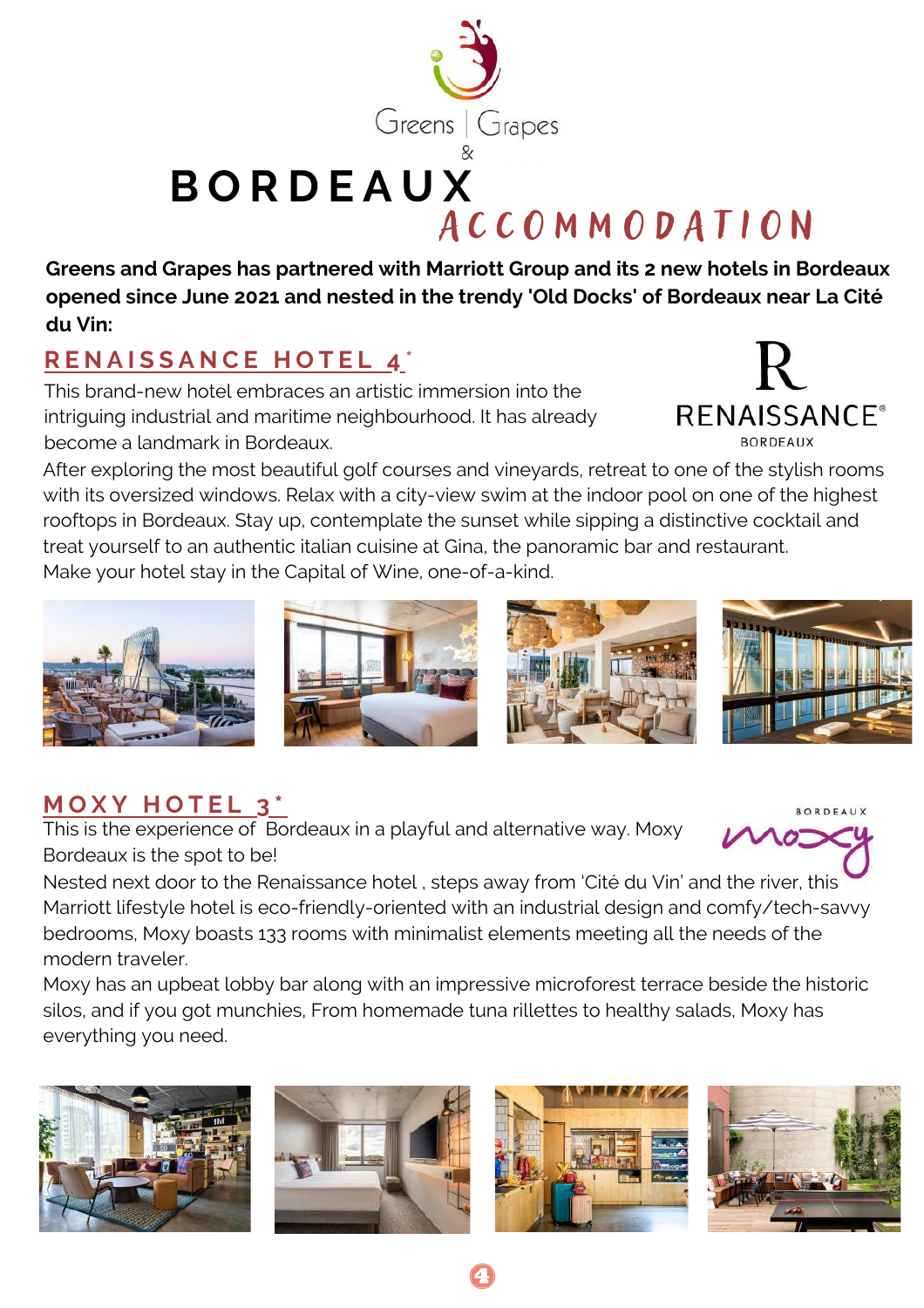

## **B O R D E A U X [W](http://www.greensandgrapes.com/golf-booming-bordeaux/) I N E** GRANDS CRUS 1855

The 1855 Classification was created to present the most famous Bordeaux wines at the Paris Universal exhibition, at the request of Emperor NAPOLEON III. The responsibility for drawing it up was given by the Bordeaux Chamber of Commerce to the "Bordeaux Trade Brokers".

The idea was to establish a classification based on many years of trade experience, which was the recognition for each estate of its Terroir and reputation. Naturally, the information came from the most reliable sources.

Published on April 18, 1855, the Classification was therefore the confirmation of a market reality and its evolution over more than a century.

The gala dinner on Friday 23rd of September, after the golf competition, is held at **Château Giscours** astonishing first by its size, then by its spectacular surroundings: a magnificent park, a lush forest, and vineyards covering a hundred hectare which makes a magical setting in the heart of Margaux.

Two private châteaux visits are organised during this exceptional stay to enjoy the vibrant activity during harvesting and enjoy an exclusive wine-tasting followed by an harvesting lunch with wine-pairing.

**On Thursday 22nd of September** in the morning : a château in the Medoc region.

**On Saturday 23rd of September** in the morning: a château in the Sauternes region.



## **B [O](http://www.greensandgrapes.com/golf-booming-bordeaux/) R D E A U X** THE CITY AND BEYOND

Bordeaux is the capital of Nouvelle Aquitaine and is located in the heart of the most famous and finest wine region. Very well connected by air and train, this beautiful 18th-century architecture city is renowned for a diverse cultural and gastronomy experience.

The city offers easy access by tram or by foot. We provide you with a guide of the city together with a city pass and an entry ticket to La Cité du Vin.





**GRAND CRU CLASSE** Médoc & Sauternes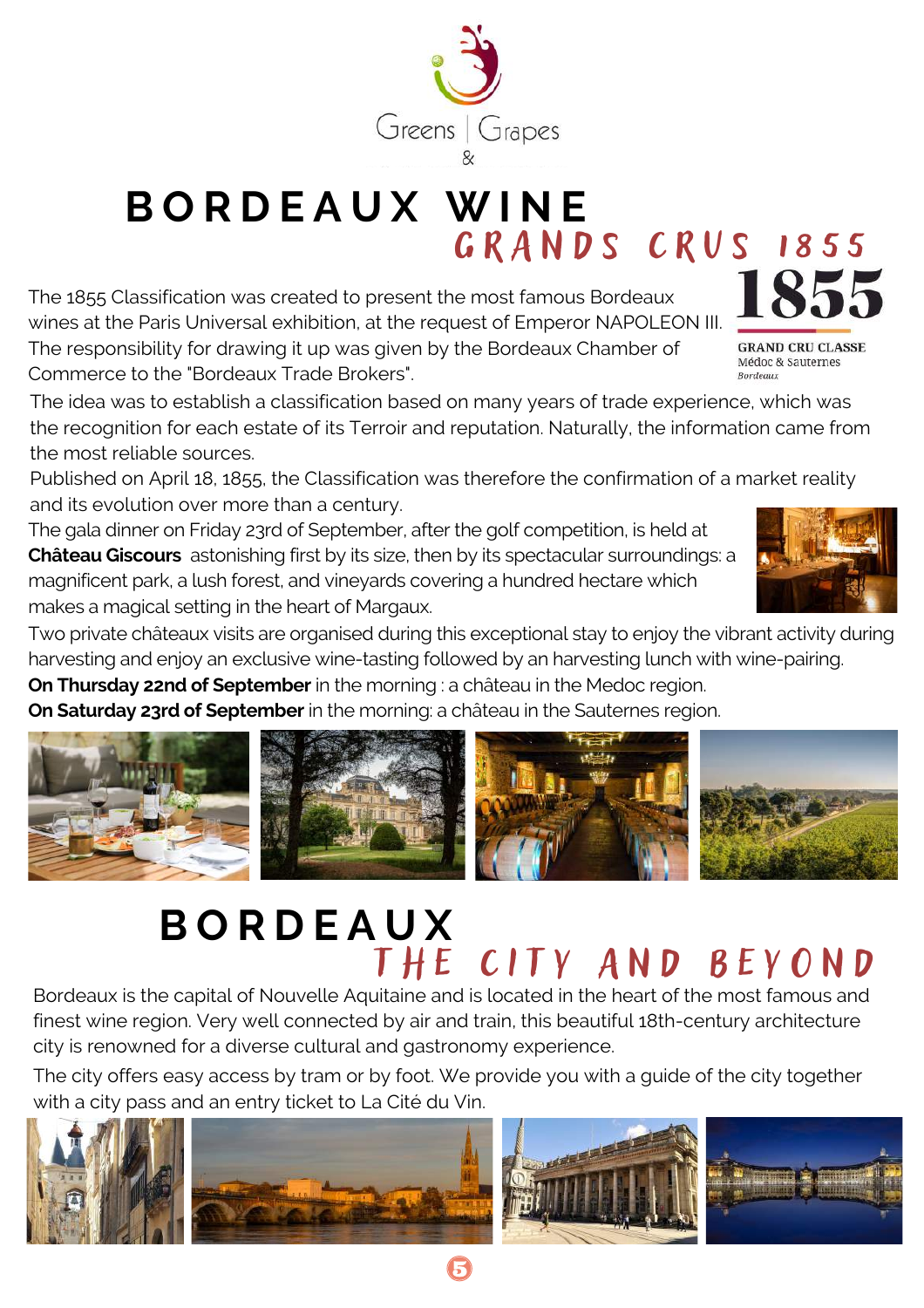

## 2022 INTERNATIONAL

B O RDEAUX

|  |  | GOLF & GRANDS CRUS 1855                                                                                                                                                                                                       |  |
|--|--|-------------------------------------------------------------------------------------------------------------------------------------------------------------------------------------------------------------------------------|--|
|  |  | the company of the company of the company of the company of the company of the company of the company of the company of the company of the company of the company of the company of the company of the company of the company |  |

## **P R I C I [N](https://docs.google.com/forms/d/15ZO-sAkYepbFcDh_hy1WWmkRVfLcjfMcPCMWm16q1NQ/prefill) G 22-25 Sept. 2022**

4 O P T I O N S

|                                                                                               |           |                         |              |                                         |              |   | PER<br><b>PERSON</b>                                                             |  |
|-----------------------------------------------------------------------------------------------|-----------|-------------------------|--------------|-----------------------------------------|--------------|---|----------------------------------------------------------------------------------|--|
| <b>O P T I O N 4 N I G H T S</b><br>Arrival on Wednesday 21/09 in a double/twin room:         |           |                         |              |                                         |              |   |                                                                                  |  |
| HOTEL RENAISSANCE                                                                             | $4*$      | 3                       | 1            | 3                                       | 1            | € | 1,350                                                                            |  |
| <b>HOTEL MOXY</b>                                                                             | $3 \star$ | $\overline{\mathbf{3}}$ | $\mathbf{1}$ | $\overline{\mathbf{3}}$                 | 1            | € | 1,151                                                                            |  |
| <b>OPTION 3 NIGHTS</b><br>Arrival on Wednesday 21/09 or Thursday 22/09 in a double/twin room: |           |                         |              | +€ 330 FOR A SINGLE ROOM                |              |   |                                                                                  |  |
| HOTEL RENAISSANCE                                                                             | $4 \star$ | $\overline{2}$          | 1            | $\overline{2}$                          | $\mathbf{1}$ | € | 1,115                                                                            |  |
| <b>HOTEL MOXY</b>                                                                             | $3 \star$ | $\overline{2}$          | $\mathbf{1}$ | $\overline{2}$                          | $\mathbf{1}$ | € | 995                                                                              |  |
| <b>OPTION 2 NIGHTS</b><br>Arrival on Thursday 22/09 or Friday 23:09 in a double/twin room:    |           |                         |              | +€ 260 FOR A SINGLE ROOM                |              |   |                                                                                  |  |
| HOTEL RENAISSANCE                                                                             | $4*$      | 1                       | 1            | $\mathbf{2}$                            | $\mathbf{o}$ | € | 855                                                                              |  |
| <b>HOTEL MOXY</b>                                                                             | $3 \star$ | $\mathbf{1}$            | 1            | $\overline{2}$                          | $\mathbf{o}$ | € | 757                                                                              |  |
| <b>OPTION 1 NIGHT</b><br>Arrival on Friday 23/09 in a double/twin room:                       |           |                         |              | +€ 176 FOR A SINGLE ROOM                |              |   |                                                                                  |  |
| HOTEL RENAISSANCE                                                                             | 4 X       | 1                       | $\mathbf{o}$ | $\mathbf{2}$                            | $\mathbf{o}$ | € | 590                                                                              |  |
| <b>HOTEL MOXY</b>                                                                             | $3 \star$ | $\mathbf{1}$            | $\mathbf{o}$ | $\mathbf{2}$<br>+€ 90 FOR A SINGLE ROOM | $\mathbf{o}$ | € | 554                                                                              |  |
| <b>HOTEL</b>                                                                                  |           |                         |              |                                         |              |   | SEE SELECTION ABOVE - BED & BREAKFAST - BASED ON A DOUBLE OCCUPANCY(TWIN/DOUBLE) |  |
| <b>GREEN FEES</b>                                                                             |           |                         |              |                                         |              |   | 18-HOLES. CART NOT INCLUDED. SEE GOLF COURSES ABOVE. ENTRY TO THE AMATEUR GOLF   |  |

EXCLUSIVE GRANDS CRUS WINE TASTING DURING THE CHATEAU VISIT AND THE GALA DINER ON 23/09. WINE TASTING AT THE END OF THE VISIT OF LA CITE DU VIN. **W I N E - T A S T I N G C O M P E T I T I O N I N C L U D E D .**

**M E A L S** GOLFER LUNCH PACK BEFORE THE AMATEUR COMPETITION. REFRESHMENTS DURING THE COMPETITION. GALA DINNER WITH GRANDS CRUS WINE PAIRING ON FRIDAY 23/09. HARVEST LUNCH WITH CHATEAU WINE PAIRING DURING THE CHATEAU VISITS. **C U L T U R A L**

**ENTRY TO LA [CITE](https://www.greensandgrapes.com/bordeaux-la-cite-du-vin/) DU VIN NEXT TO THE HOTELS DURING YOUR OWN TIME. V I S I T S**

**T R A N S P O R T PRIVATE BUS TRANSPORT FROM THE HOTELS TO THE AMATEUR COMPETITION, THE GOLF COURSES AND THE PRIVATE CHATEAU VISITS INCLUDED IN THE PACKAGE. TRANSFERS FROM/TO AIRPORT ON REQUEST.**

**E X T E N D Y O U R S T A Y**

Ask us for a programme for an extended stay in the region of South-West France. Take a look at our other [destinations](http://www.greensandgrapes.com/) combining outstanding golf,

wine, gastronomy and culture within 2-hours of Bordeaux!

#### **N O N G O L F E R S P A C K A G E**

Golfing is replaced by a cultural or gastronomic activity of equivalent value to a golfing fee : a food walk tour in Bordeaux and a visit of Bordeaux with a guide or a private wine master class and a visit of Bassin des Lumières.

#### $T$ **ER[M](https://www.greensandgrapes.com/terms-and-conditions/)S & CONDITIONS**

No flights or golf [equipment](https://www.greensandgrapes.com/terms-and-conditions/) included. Event guaranteed with 30 players confirmed.Terms and [conditions](https://www.greensandgrapes.com/terms-and-conditions/) available on our website.

6